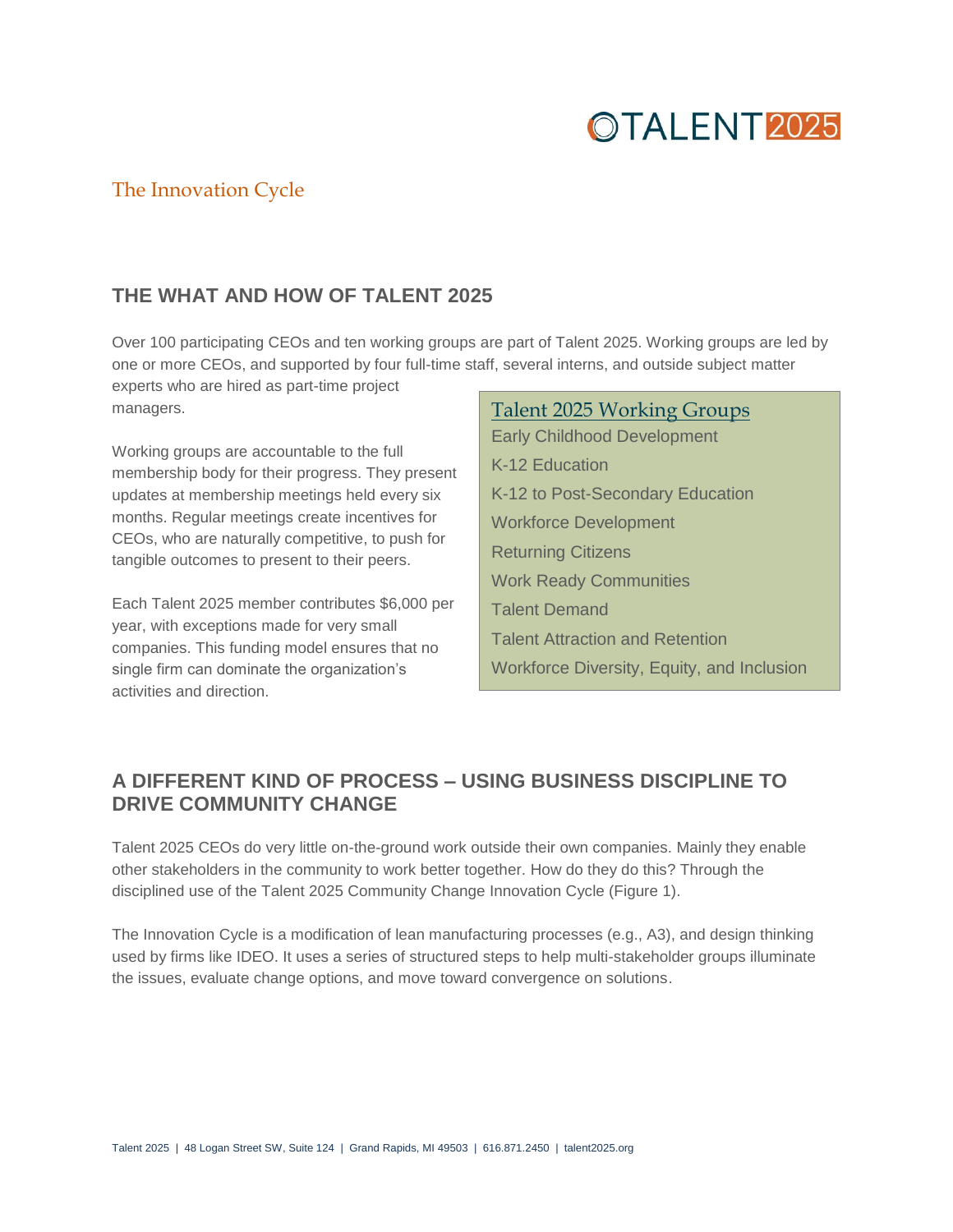# THE INNOVATION CYCLE



#### *Figure 1*

The process begins with Problem Framing. In West Michigan, the economic situation is challenging, with 38 percent of households operating below the household survival budget defined by the [ALICE](http://www.unitedwayalice.org/) framework (**A**sset **L**imited, **I**ncome **C**onstrained, **E**mployed). Talent 2025 CEOs view this situation not as an intractable social ill but as a challenge to add hundreds of millions of dollars of new economic activity. Right from the beginning, CEOs infuse other leaders with a positive, inspiring vision of opportunity.

After Problem Framing, participants are guided to develop a deeper shared understanding of the issues, before they press for solutions. The lower left Understand/Real quadrant asks: who is doing what about the problem, what is working, and what are the barriers to change? Moving then to the upper left Understand/Abstract quadrant, participants reflect on their insights about the current situation, and what additional information and concepts may be needed.

These two steps encourage people to suspend ideologically or politically driven positions, focusing them instead on developing a data-driven, systemic picture of the problem and its root causes. During this phase, stakeholders usually move away from finger pointing and advocacy of predetermined solutions, and develop a shared appreciation for the magnitude and complexity of the issues. "Usually the closer people get to an issue, the more humble they become," says Fred Keller, founder of Cascade Engineering and a co-founder of Talent 2025, "They realize: this is a tough one. We're not going to solve it by pouring resources into the same buckets. The only way forward is to own problems together as a community and solve them together."